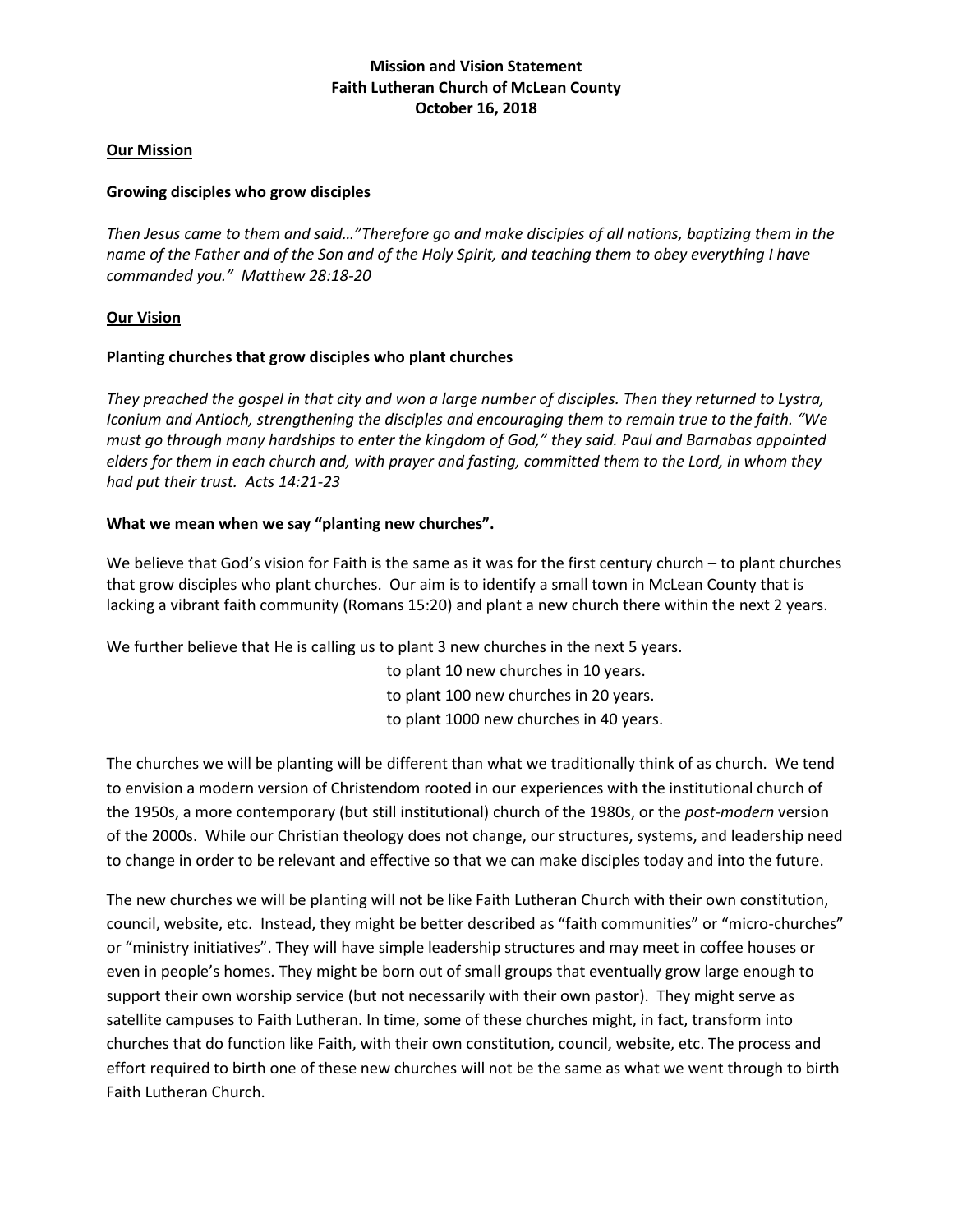## **What is happening with traditional churches in rural communities that compels us to plant new churches there.**

- In 2000, the ELCA had almost 6 million members; today the official membership is 3.2 million with an annual decline of 200,000 to 300,000 members per year over the past 10-15 years.
- The Hartford Institute for Religion Research finds that according to current trends "in the next 20 years, you'll have half as many open congregations as now."
- A record 1 in 5 Americans now reports no religious affiliation.
- The median age of worshipers in church on Sunday is older than 50 for all mainline Protestant denominations, according to the Pew Research Center.
- An ELCA Bishop recently stated that his primary focus is on "hospice care" for dying churches in his Illinois Synod. Many of these churches are in rural areas where the church has traditionally been the backbone of small communities.

There are some Evangelical churches in our area that are thriving and growing; however, even among these churches, only a few are focused on planting churches like the early Church of the New Testament. Those who are planting churches are focused on larger communities. In fact, the vast majority of growing, thriving churches in America today that are engaged in church planting (primarily through multi-site or satellite campus) are heavily focused on large metropolitan areas or college towns. Across the United States, there are only a handful of churches that are doing church planting in small, rural communities. There is a need in these communities that is not being filled and we believe God is calling us to rural ministry.

# **Our Convictions**

## **As we live into this vision to which God is calling us, we will more closely resemble the first century church as described in Acts 2:42-47.**

*They devoted themselves to the apostles' teaching and to fellowship, to the breaking of bread and to prayer. Everyone was filled with awe at the many wonders and signs performed by the apostles. All the believers were together and had everything in common. They sold property and possessions to give to anyone who had need. Every day they continued to meet together in the temple courts. They broke bread in their homes and ate together with glad and sincere hearts, praising God and enjoying the favor of all the people. And the Lord added to their number daily those who were being saved.*

## **Jesus is the only real and lasting hope for the world.**

We believe that as the world is broken, only Jesus can heal and restore us. For this reason, we don't apologize for the Gospel or for putting our relationship with Him first in our lives. We strive to respond faithfully to the call of Jesus to follow him above all else in this world, which so often competes for our time, energy and attention. (John 3:16-21)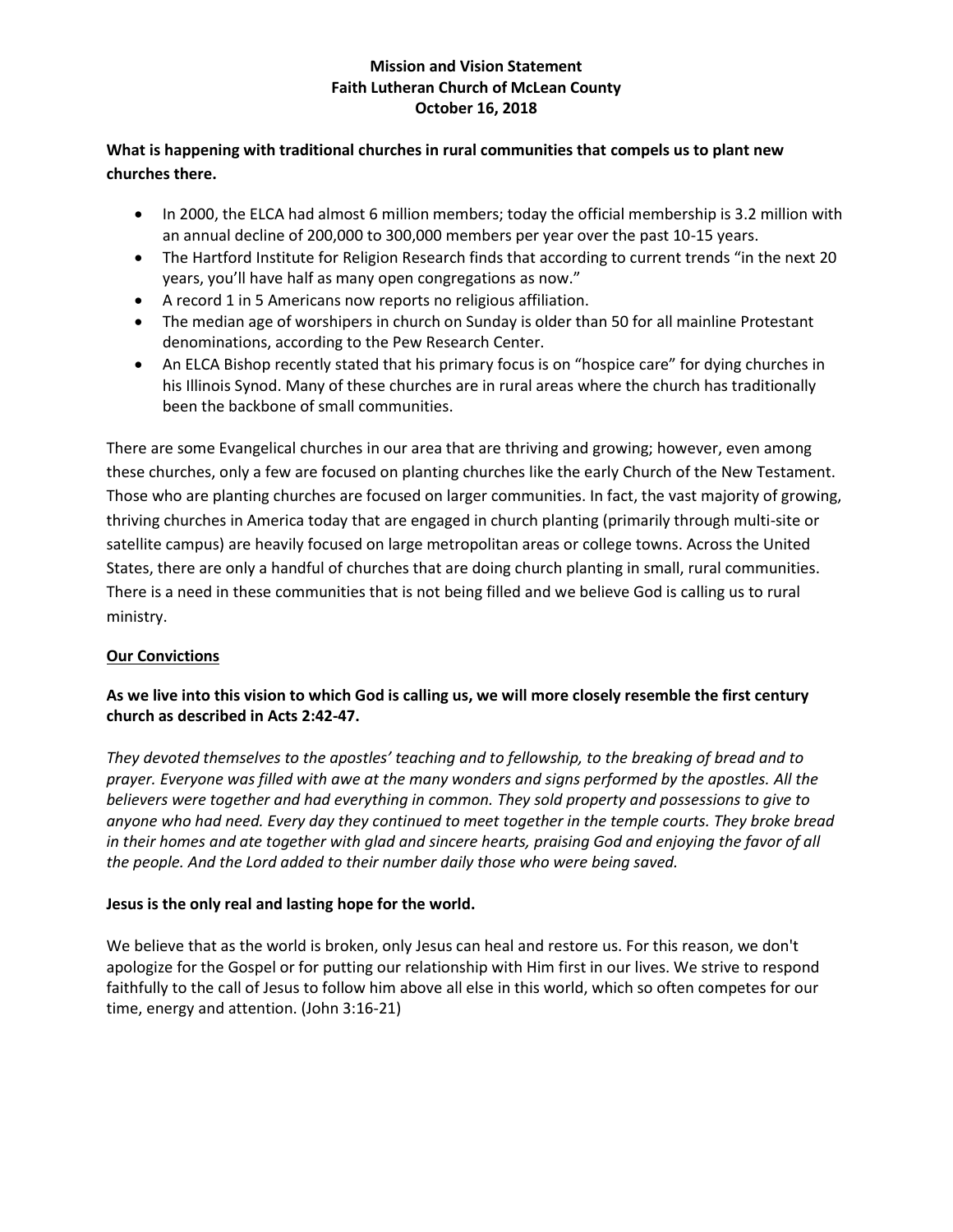### **Following Jesus (Discipleship) is a Growing Experience.**

We believe that every Partner of Faith Lutheran Church should be growing as a disciple of Jesus Christ and not just someone who "goes to church". (James 1:22-25) A disciple is someone who has committed his or her life completely to Jesus by:

- Connecting to God through worship, prayer, and Bible study
- Growing spiritually and sharing his or her life authentically through small groups
- Serving in the church and the community with the goal of making Christ known to others
- Giving generously to support the mission and ministries of the church
- Investing in the spiritual growth of others so that they can become disciples of Jesus

### **Lost people matter to God, so they matter to us.**

We recognize that there is an urgent need for Jesus in the world and that there are many who are wandering without the Savior. We believe the Church is God's strategy to reach those far from Jesus. We seek and create opportunities to interact with others, invest in them, and point them to Jesus. (Luke 15:1-32)

We believe this is the true purpose of every follower of Jesus and it is the purpose of Faith Lutheran Church. We want to share the gospel with all people (churched and unchurched), because we know the difference Jesus can make in their lives. (John 1:35-45)

### **Jesus transforms lives and communities.**

We believe the gospel is the means by which non-believers come to salvation and is also the means by which believers acknowledge and address their flaws and problems and grow into Christ's likeness. The gospel changes us from the inside out, frees us from both self-righteousness and self-condemnation, and enables us to welcome all people, including those who don't share our beliefs. (Romans 12:1-3)

As the gospel changes our hearts, it makes us into people who can form far more transparent, honest, intimate, and loving relationships with others. This transformation helps us deepen friendships, improve marriages, and strengthen families. (John 15:9-17)

The gospel also affects our public life, particularly how we pursue our vocations in the world and do our daily work. Living our faith through our work and service in the community changes and renews those around us, ultimately changing the culture in which we live. (1 Peter 2:4-12)